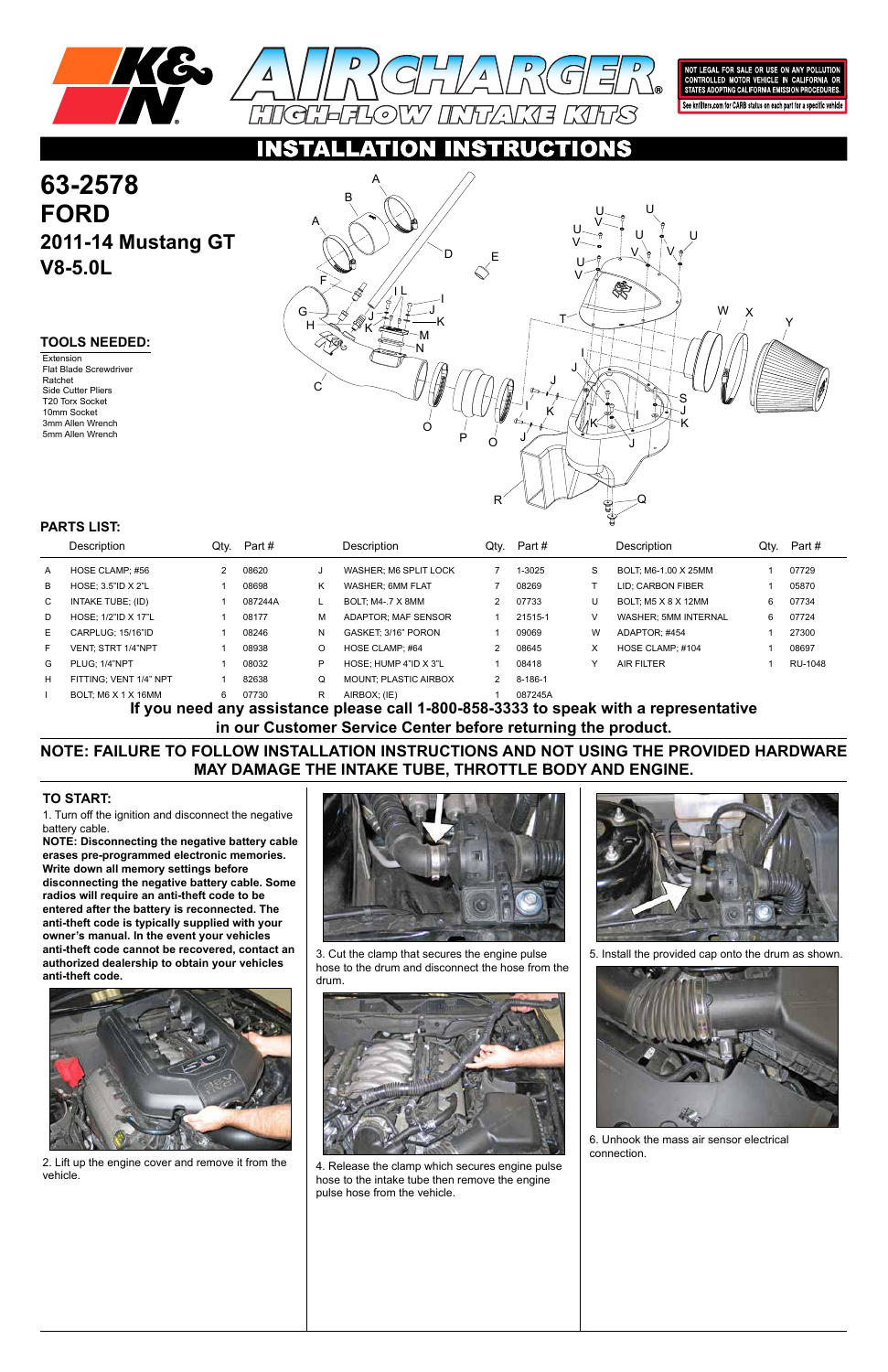# **Continued INSTALLATION INSTRUCTIONS**



7. Disconnect the crankcase vent hose from the factory intake tube and valve cover port and remove the vent tube from the vehicle. **NOTE: Some models may be equipped with the EVAP vent hose, it will be necessary to disconnect the EVAP vent hose from the factory intake tube.**



8. Loosen the hose clamp that secures the factory intake tube to the throttle body.



9. Release the two upper airbox retaining clips.



10. Remove the upper airbox and intake tube from the vehicle.





11. Remove the bolt that secures the lower airbox to the inner fender.

12. Remove the lower airbox from the vehicle. **NOTE: K&N Engineering, Inc., recommends that customers do not discard factory air intake.**



13. Install the two airbox mounting studs onto the bottom of the airbox and secure with the provided hardware.



14. Install the filter adapter into the airbox and secure with the provided hardware.



15. Remove the two airbox mounting grommets from the factory airbox.



16. Install the airbox mounting grommets onto the two mounting studs installed on the K&N® airbox.





17. Set the K&N® airbox into the vehicle so that the mounting studs slide into the mounting holes, and then secure with the hardware provided.



18. Install the provided silicone hose (08418) onto the filter adapter and secure with the provided hose clamp.



19. Install the provided silicone hose (08698) onto the throttle body and secure with the provided hose clamp.



20. Install the crankcase vent fitting into the K&N® intake tube as shown.

**NOTE: Plastic NPT fittings are easy to cross thread. Install the vent fitting "hand" tight, then turn it two complete turns with a wrench.**

Vent

Plug

21. On vehicles that have an EVAP vent line attached to the intake tube, install the 3/8" vent fitting into the K&N® intake tube. On vehicles that do not have the EVAP vent line attached to the intake tube, install the NPT plug into the intake tube.

**NOTE: NPT fitting has tapered threads and only designed to be installed until hand tight, then tighten one rotation or when the fitting becomes difficult to return.**